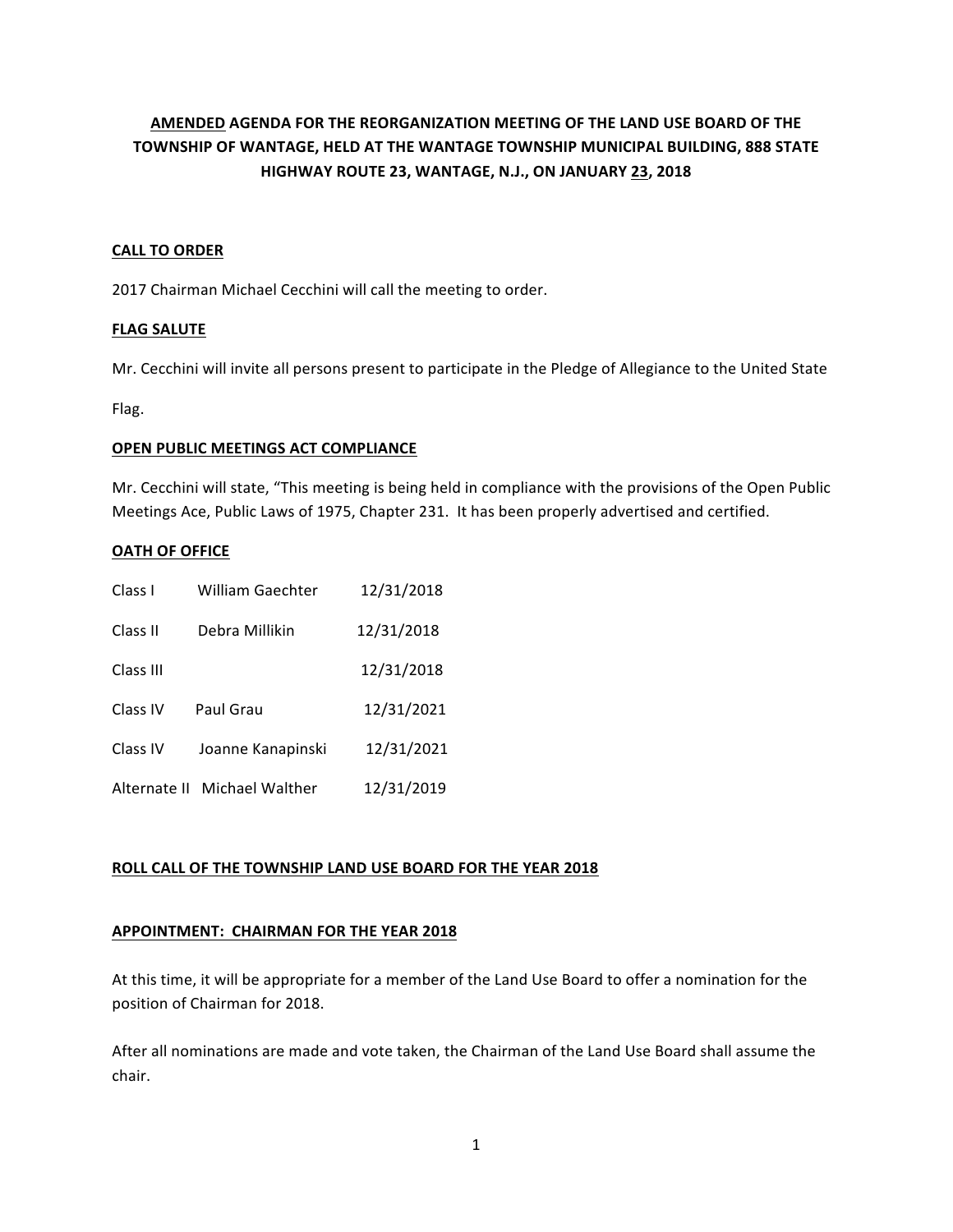## **APPOINTMENT: VICE CHAIRMAN FOR THE YEAR 2018**

The Chairman will open the floor for nominations to the position of Vice Chairman for 2018.

### **APPOINTMENT: BOARD SECRETARY FOR THE YEAR 2018**

The Chairman will nominate Jeanne McBride to the position of Secretary of the Land Use Board for 2018.

A motion will be in order to approve the appointment of Jeanne McBride

### **APPOINTMENT: BOARD ENGINEER FOR THE YEAR 2017**

The Chairman shall offer nomination for Township Engineer in 2018 as follows: Harold Pellow through 12/31/2018

### **APPOINTMENT: BOARD ATTORNEY FOR THE YEAR 2018**

The Chairman shall offer nomination for Board Attorney in 2018 as follows: Morris, Downing, & Sherred, LLP Angela Paternostro-Pfister thru 12/31/2018

## **NAMING THE OFFICIAL NEWSPAPERS OF THE LAND USE BOARD**

A motion is in order naming the New Jersey Herald and the New Jersey Sunday Herald as the official newspapers of the Land Use Board for the year 2018.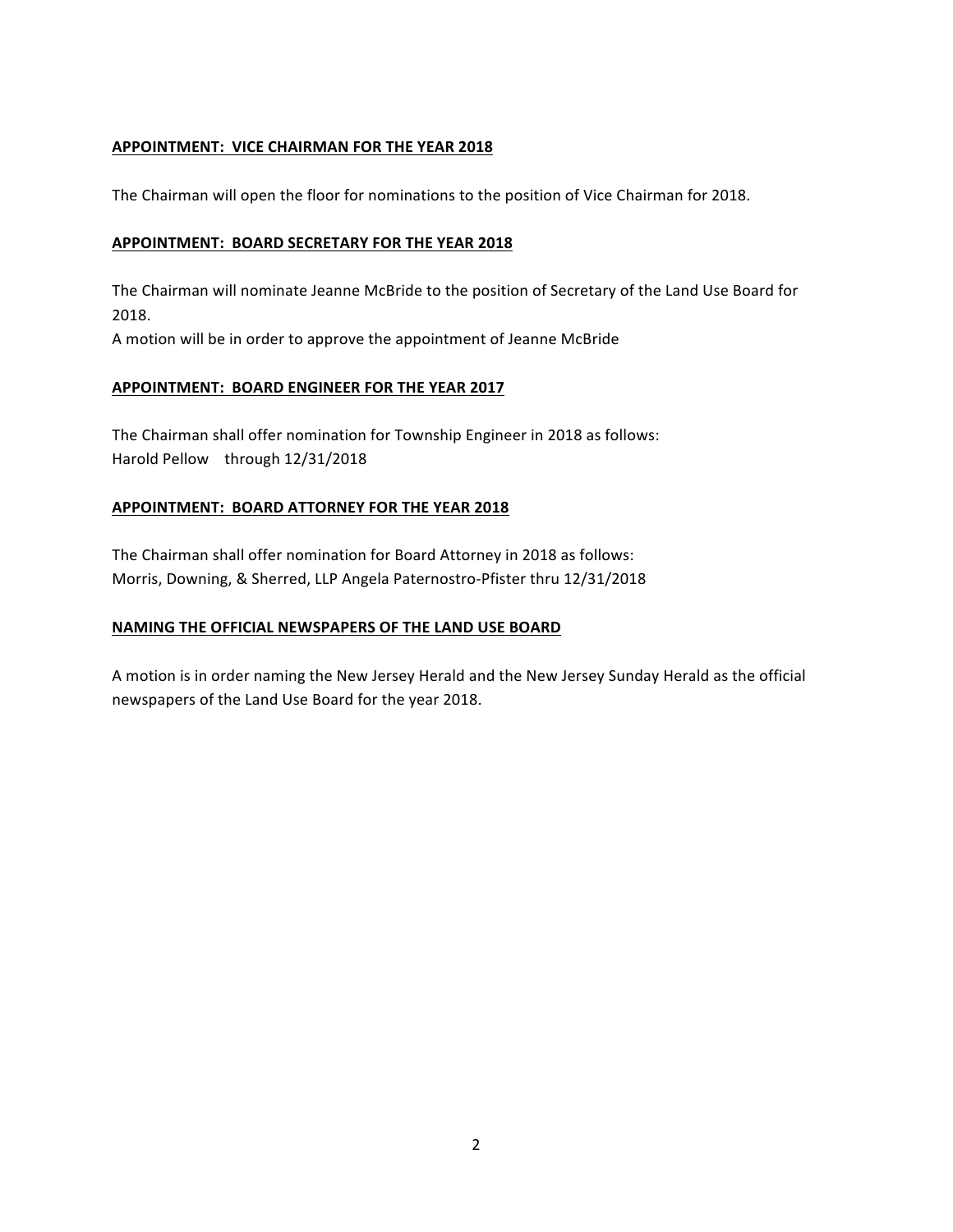#### **MEETING TIME AND DATES FOR THE LAND USE BOARD:**

## LAND USE BOARD OF THE TOWNSHIP OF WANTAGE SCHEDULE OF 2018 MEETINGS AND FIRST 2019 **REGULAR MEETING**

LOCATION: Wantage Township Municipal Building, 888 State Route 23, Wantage, New Jersey, 07461. Time 7:00 pm

 DATE: January 16, 2018 **January 16, 2018** February 20, 2018 **February** 27, 2018\* March 20, 2018 March 27, 2018\* April 17, 2018 **April 24, 2018** April 24, 2018<sup>\*</sup> May 15, 2018 May 22, 2018\* June 19, 2018 **June 26, 2018 June 26, 2018** July 17, 2018 **July 24, 2018 July 24, 2018** August 21, 2018 **August 28, 2018** August 28, 2018 **August** 28, 2018 **August** 28, 2018 **August** 28, 2018 **August** 28, 2018 **August** 28, 2018 **August** 28, 2018 **August** 28, 2018 **August** 28, 2018 **August** 28, 2018 **August** 2 September 18, 2018 September 25, 2018\* October 16, 2018 **October 23, 2018** \* November 13, 2018 Movember 27, 2018\* December 11, 2018 **December** 18, 2018<sup>\*</sup> January 15, 2019 REORGANIZATION January 22, 2018\*

\*Special session will meet only if needed.